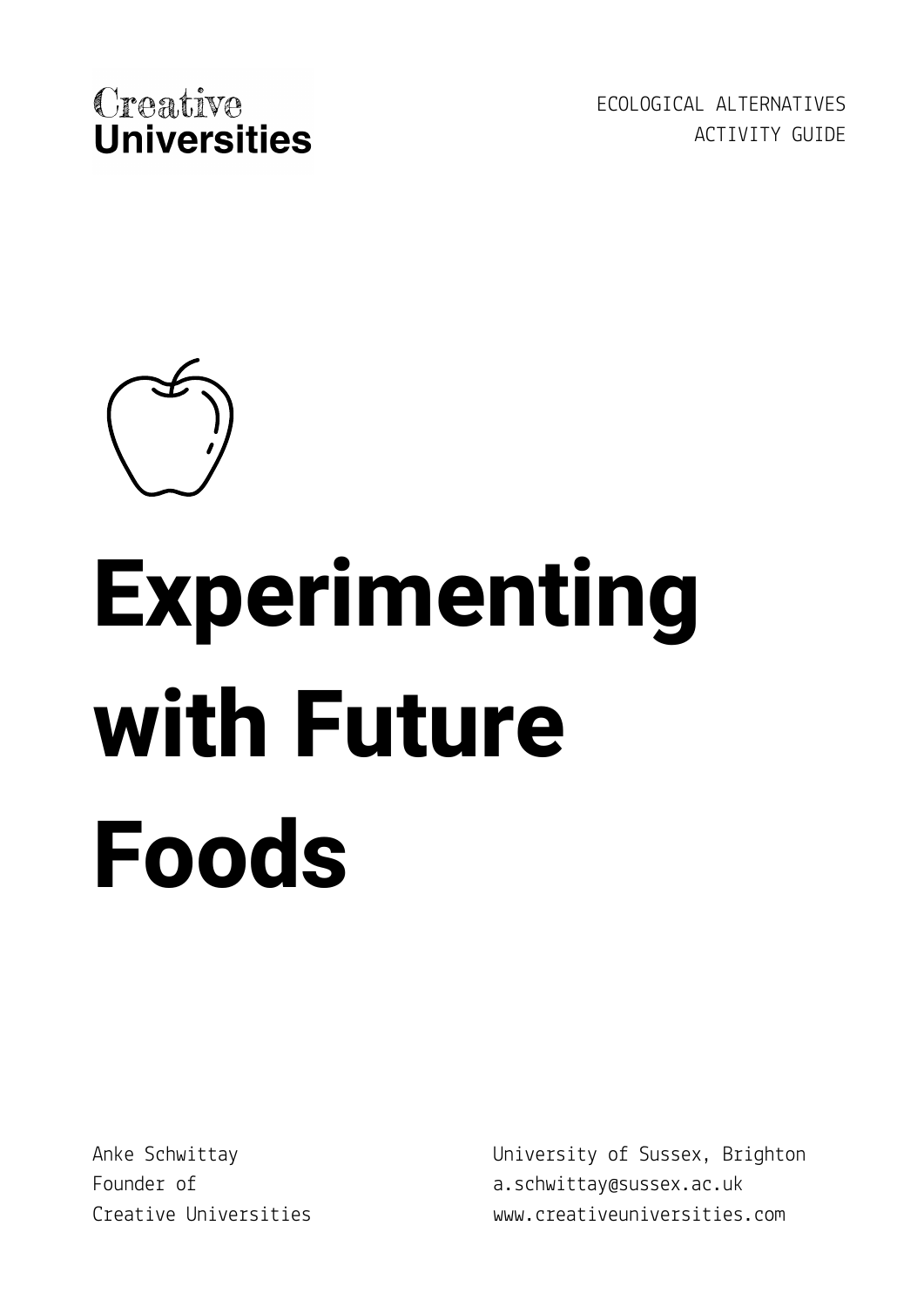ACTIVITY GUIDE: EXPERIMENTING WITH ALTERNATIVE FOOD PRACTICES

### **AIM OF ACTIVITY**

In this activity, students experiment with different food-related practices to learn experientially about the multiple impacts of their food choices.

I have not yet tried out this activity in my own classrooms. It is based on the work of Diana Garduño Jiménez, who undertook a more extensive version of the experiment and scenario building for her MA in Design for Social Change at the University of Edinburgh. I describe her work in detail in the book.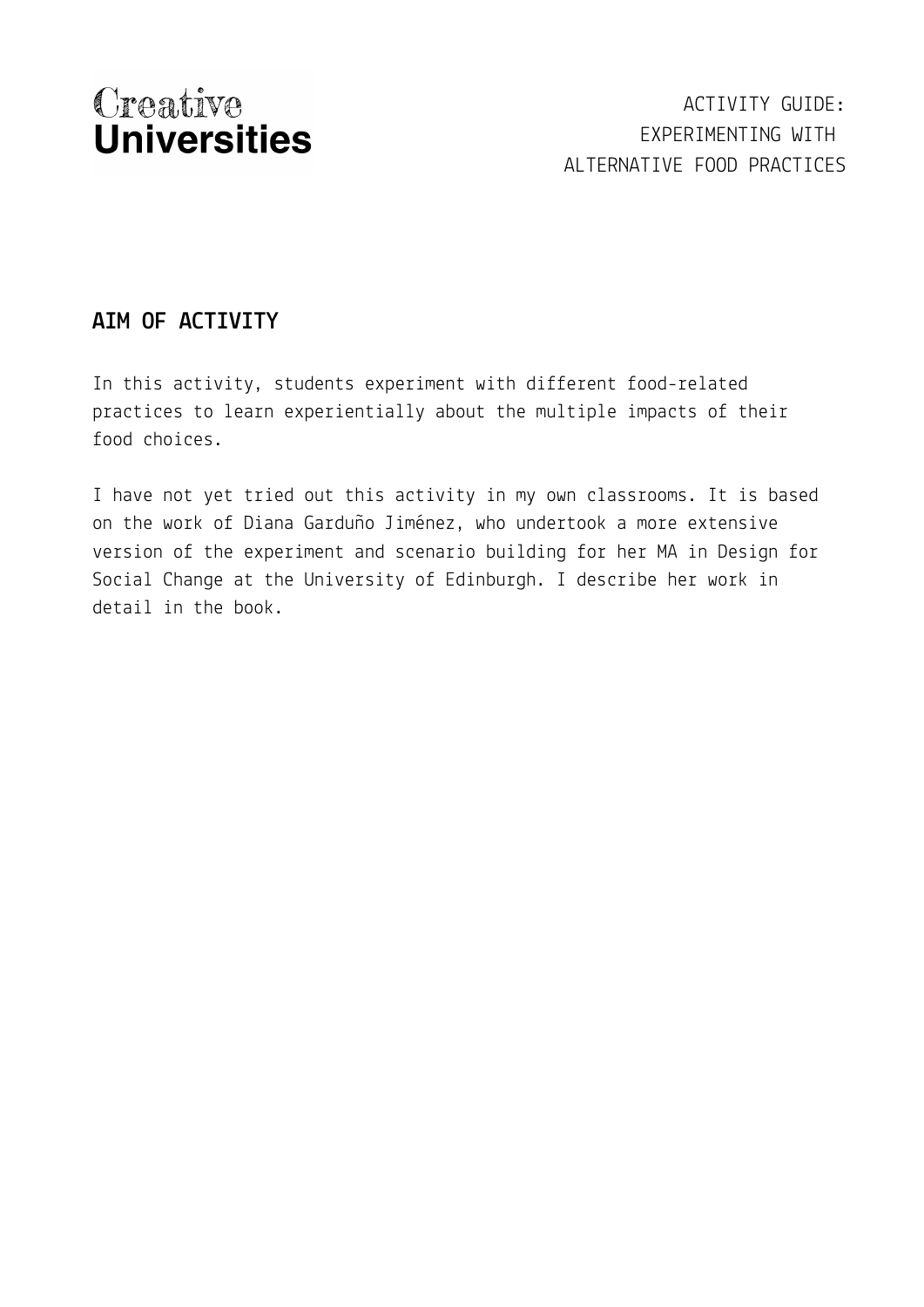#### **ACTIVITY OUTLINE**

#### **1. Map Current Food Practices**

For a week, students keep a food diary in which they document the (multiple) origins of all the food items they consume, from foreign countries to local shops. They can use online tools such as food mile calculators or climate change food [calculators.](https://www.foodmiles.com/food/calculator)

In addition, they conduct research to find out as much as possible about the social, environmental and ethical impact of their food practices and trace the webs in which their food practices are embedded.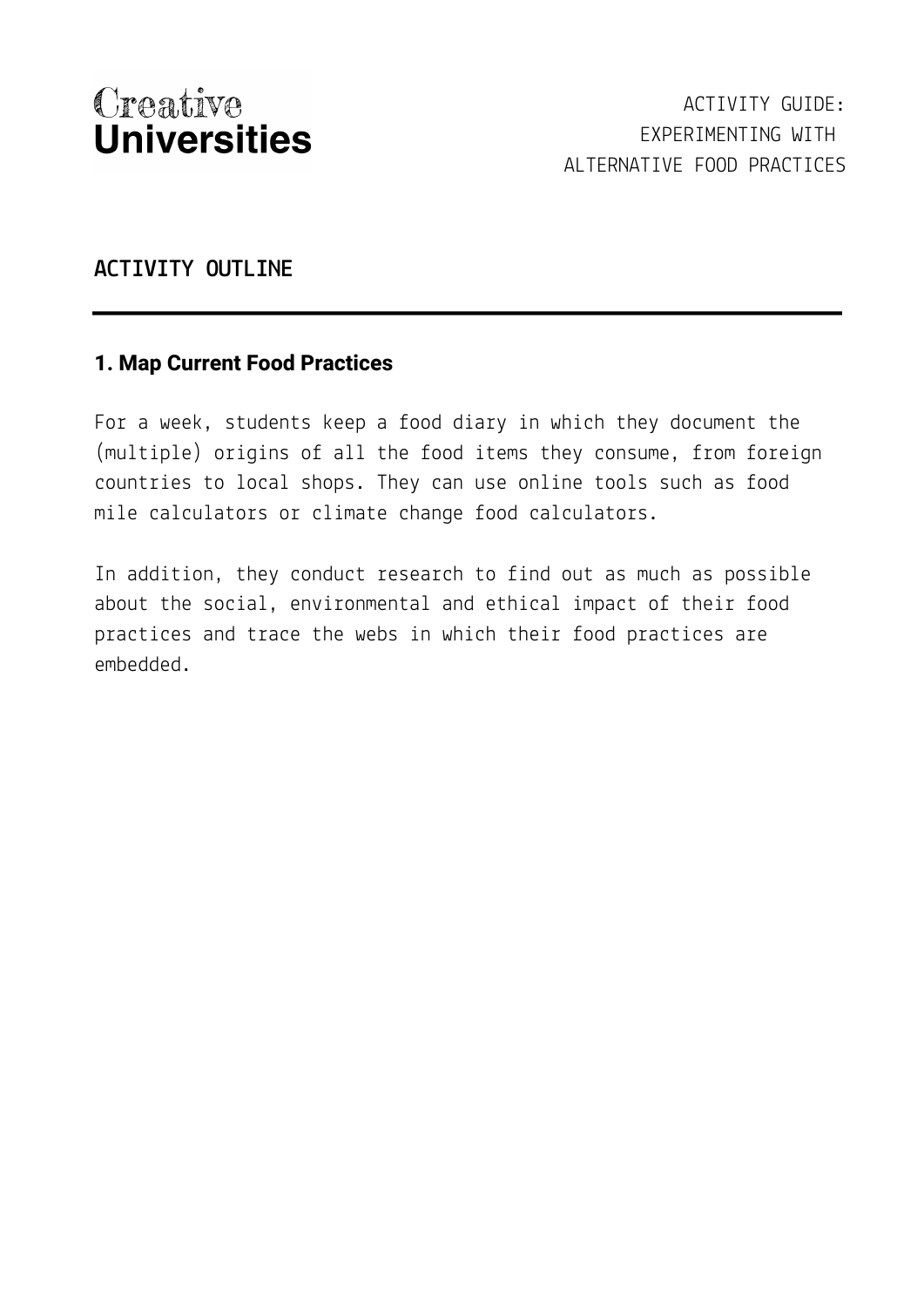#### **ACTIVITY OUTLINE**

#### **2. Experiment with alternative food practices**

These experiments are based around different challenges students set for themselves, for example to reduce their food-related emissions, food miles or food waste to zero for a certain number of days. Other challenges could include not getting any food items from conventional supermarkets, turning each meal into a collective experience or increasing their own food-related labor through foraging or gardening. These challenges will depend on the contexts in which students live.

Students document these experiments through video diaries, keeping track of their physical activities, embodied and emotional sensations, culturally-salient connections, ethical dilemmas, social encounters etc. They then bring these experiences into conversation with critical analyses of the current industrial food system, food justice and security and other related issues.